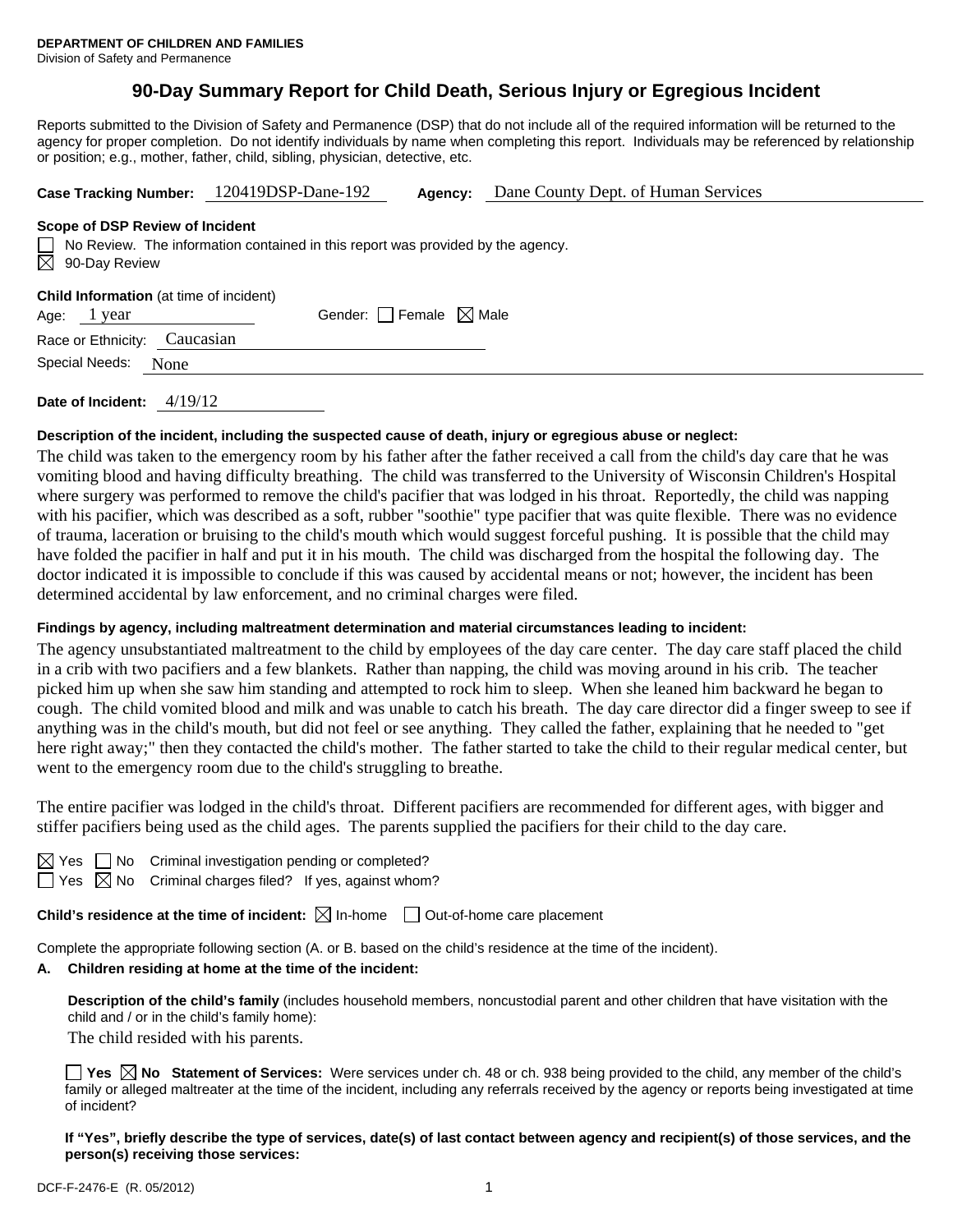### **Summary of all involvement in services as adults under ch. 48 or ch. 938 by child's parents or alleged maltreater in the previous five years:** (Does not include the current incident.)

None

#### **Summary of actions taken by the agency under ch. 48, including any investigation of a report or referrals to services involving the child, any member of the child's family living in this household and the child's parents and alleged maltreater.** (Does not include the current incident.)

(Note: Screened out reports listed in this section may include only the date of the report, screening decision, and if a referral to services occurred at Access. Reports that do not constitute a reasonable suspicion of maltreatment or a reason to believe that the child is threatened with harm are not required to be screened in for an initial assessment, and no further action is required by the agency.) None

### **Summary of any investigation involving the child, any member of the child's family and alleged maltreater conducted under ch. 48 or ch. 938 and any services provided to the child and child's family since the date of the incident:**

The agency investigated and unsubstantiated allegations of physical abuse and neglect to the child by day care staff. The parents and day care center were cooperative with the agency and law enforcement during the investigation. The parents and physician were upset that the day care center called the parents rather than 911 in response to the child's condition. The day care was found to be in compliance with the Department of Children and Families licensing and reporting requirements. The day care has implemented new rules allowing only one blanket and one pacifier in a child's crib for children ages 1 year and older. No referrals were made, and the agency closed the case.

## **B. Children residing in out-of-home (OHC) placement at time of incident:**

## **Description of the OHC placement and basis for decision to place child there:**

## **Description of all other persons residing in the OHC placement home:**

**Licensing history:** Including type of license, duration of license, summary of any violations by licensee or an employee of licensee that constitutes a substantial failure to protect and promote the welfare of the child.

## **Summary of any actions taken by agency in response to the incident:** (Check all that apply.)

|               | Screening of Access report                           |   | Attempted or successful reunification                 |
|---------------|------------------------------------------------------|---|-------------------------------------------------------|
| <b>NUMUNE</b> | Protective plan implemented                          |   | Referral to services                                  |
|               | Initial assessment conducted                         |   | Transportation assistance                             |
|               | Safety plan implemented                              |   | Collaboration with law enforcement                    |
|               | Temporary physical custody of child                  |   | Collaboration with medical professionals              |
|               | Petitioned for court order / CHIPS (child in need of |   | Supervised visitation                                 |
|               | protection or services                               |   | Case remains open for services                        |
|               | Placement into foster home                           |   | Case closed by agency                                 |
|               | Placement with relatives                             |   | Initiated efforts to address or enhance community     |
|               | Ongoing Services case management                     |   | collaboration on CA/N cases                           |
|               |                                                      | ⊠ | Other (describe): Collaboration with State child care |
|               |                                                      |   | licensing                                             |

## **FOR DSP COMPLETION ONLY:**

**Summary of policy or practice changes to address issues identified during the review of the incident:** 

## **Recommendations for further changes in policies, practices, rules or statutes needed to address identified issues:**

No Not Applicable This 90-day summary report completes the Division of Safety and Permanence (DSP) review of this case.

If the case review was not completed within 90 days, the DSP will complete and submit the final summary report within 6 months.